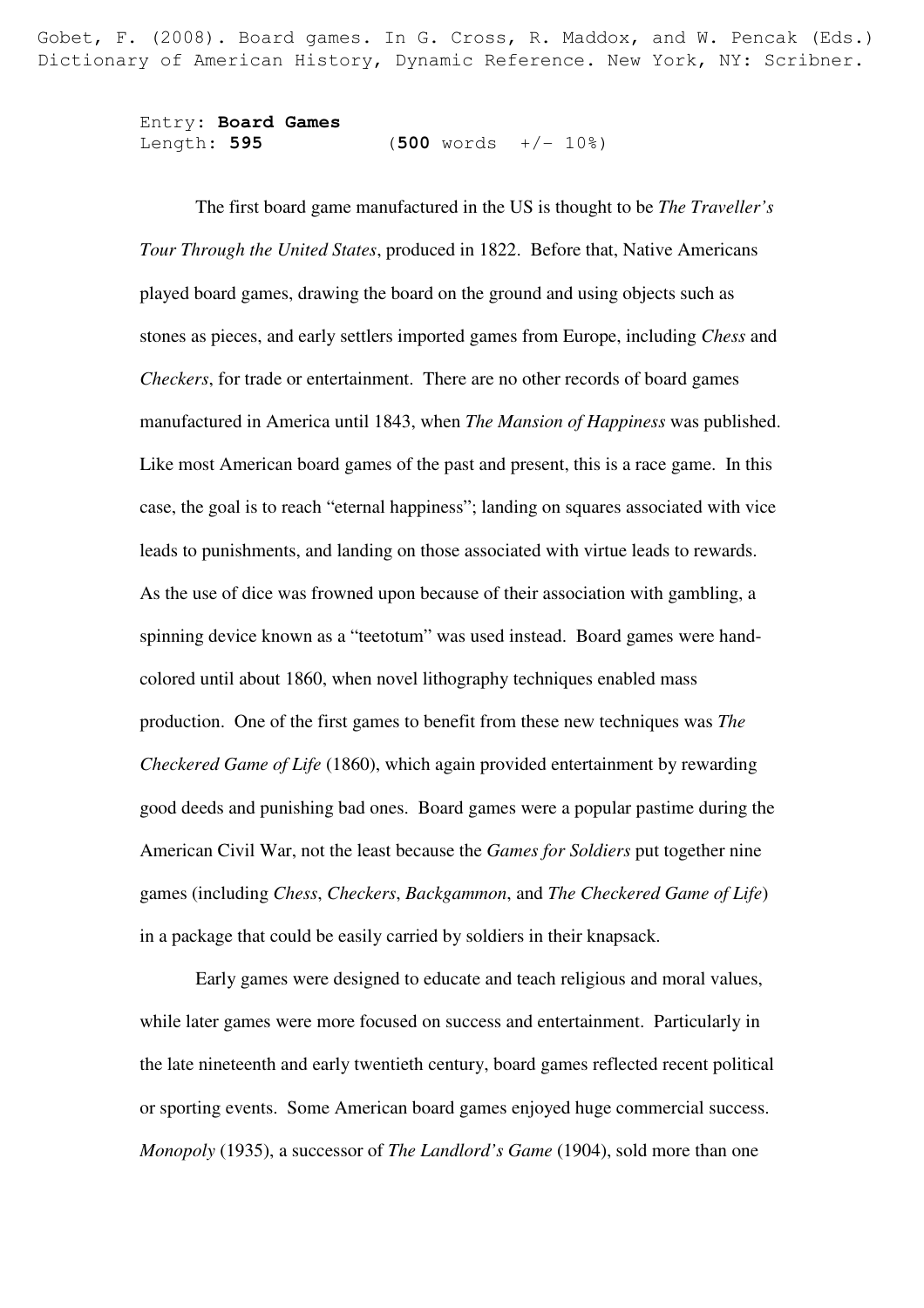million sets in its first year, and over 250 million copies have since been sold worldwide. Another success story is *Scrabble*: since 1948, it has sold more than one hundred million sets worldwide. For most of its history, the board-game industry was dominated by four companies: McLoughlin Brothers, Milton Bradley, Parker Brothers, and Selchow & Righter.

Technological advances – first, television,then video games, and finally the Internet – have affected the kind of board games played. Board-game producers reacted against competition posed by television by producing games based on popular TV shows. Video games constituted a more serious threat in the 1970s and 1980s, but the creation of imaginative games such as *Trivial Pursuit* (1985) maintained their popularity. Paradoxically, the development of the Internet has led to a resurgence of interest in board games, with many of them now being played on-line.

Board-game collecting is a relatively late phenomenon, and was a rare activity before the mid-1980s. Collectors acquire board games for their aesthetic qualities, their historic and cultural importance, for playing them, but also for investment (in 1988, an original Monopoly set fetched \$31,000).

Beyond American board games, the US has played an important role in the history of classic strategy games. Americans have dominated *Checkers* (the version played on 8x8 board, also known as *English Draughts*); notably Dr Marion Tinsley was world champion from 1955 to 1962, and from 1975 to 1991. In *Chess*, Paul Morphy was unofficial world champion from 1858 to 1862, and Robert James Fischer was official world champion from 1972 to 1975. Board games have also played a significant role in science, with, for example, the victory of IBM's Deep Blue over *Chess* world champion Gary Kasparov on 11 May 1997 in New York City being considered a milestone in the history of Artificial Intelligence.